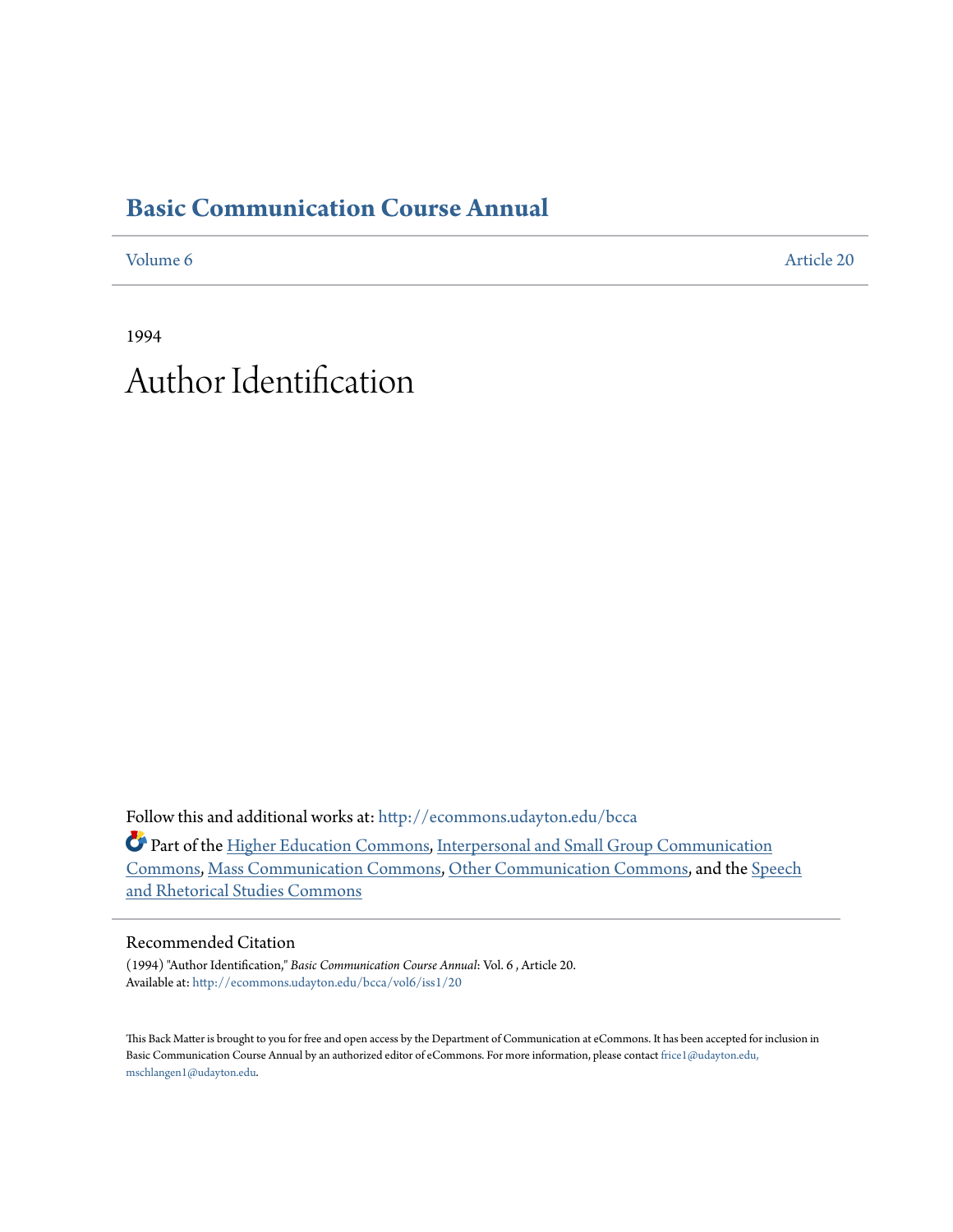**Charlotte A. Amaro** (M.A., Central Michigan University 1994) was a Mentor Program Coordinator at Central Michigan University and currently is a doctoral student in the Department of Communication at Wayne State University. Her research interests are in rhetorical criticism, instructional communication, interpersonal communication, and communication in the health care environment.

**Debbie M. Ayres** (M.A., Washington State University 1992) is an instructor at South Puget Sound Community College. Her work focuses on helping at-risk students. She is presently co-editing a book on communication avoidance.

**Joe Ayres** (Ph.D., University of Utah 1970) is Professor of Communication at Washington State University. His research interests focus on the fear people have about sending and receiving messages in various contexts. He has published numerous articles on the topic. He co-authored a self-helptext on this topic as well as a basic public speaking text.

**Linda Brannon** (Ph.D., University of Texas at Austin) is Professor of Psychology at McNeese State University. She coauthored *Health Psychology: An Introduction to Behavior and Health,* 2nd edition (Brooks Cole Publishers) [with Jess Feist] and has authored *Psychology and Gender* (Allyn and Bacon) [in press].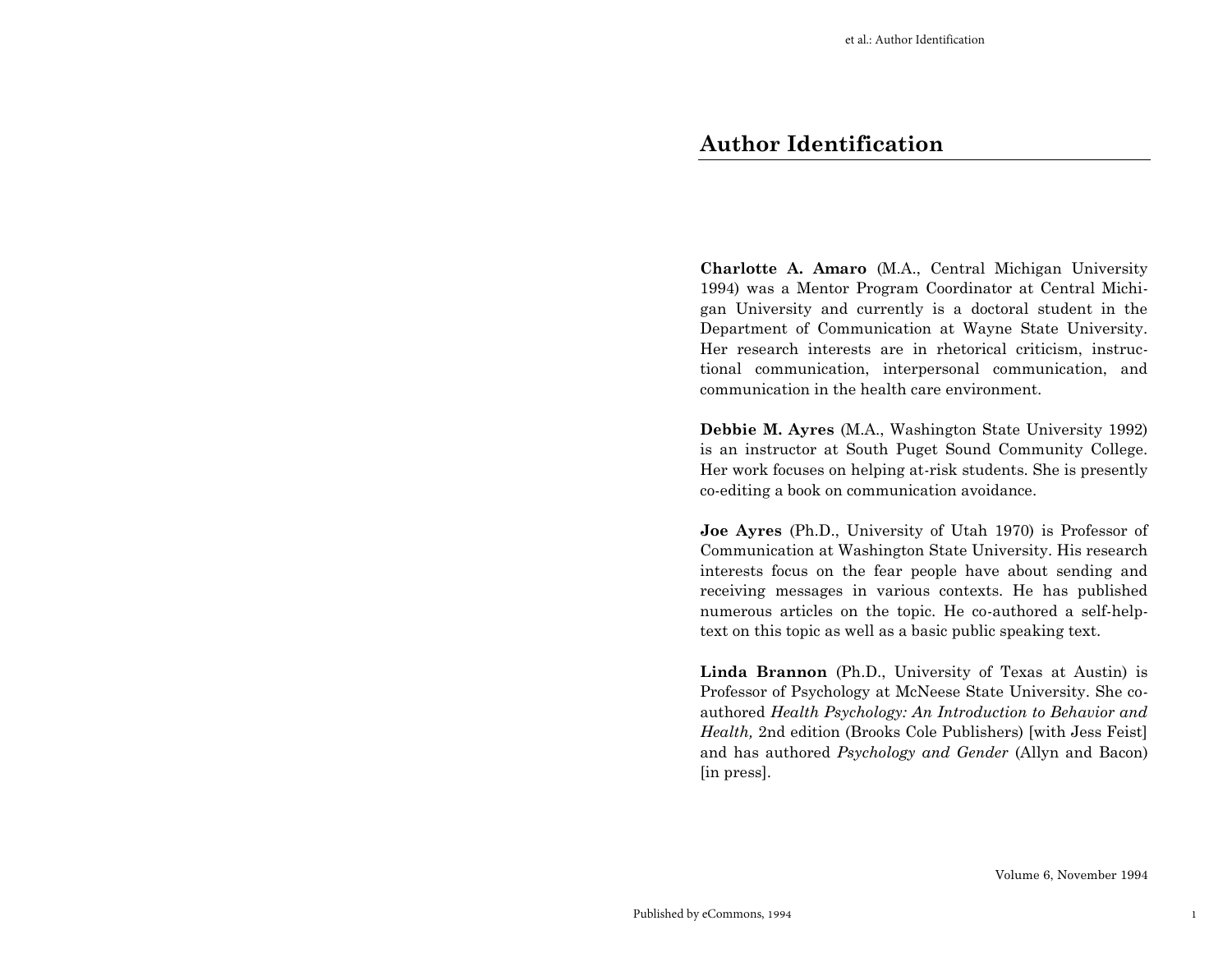**Nancy L. Buerkel-Rothfuss** (Ph.D., Michigan State University 1978) is Basic Course Director and Professor of Interpersonal and Public Communication in the Department of Speech Communication and Dramatic Arts at Central Michigan University. She has co-authored three textbooks and numerous book chapters and articles in the areas of instructional communication, communication education, TA training, interpersonal communication, parent-child communication, family communication, and mass media socialization.

**Pamela Cooper** (Ph.D., Purdue University, 1977) is a Professor of Communication Studies at Northwestern University. She is author of the text *Speech Communication for the Classroom Teacher.* She has also co-authored texts in the areas of gender, storytelling, and oral communication. Other publications include articles on teacher training and instructional methodology.

**Michael W. Cronin** (Ph.D., Wayne State University) is Professor of Speech Communication and Director of the Oral Communication Program at Radford University, Radford, VA. He has published 16 articles on interactive multimedia instruction and oral communication across the curriculum.

**Arlie Daniel** (Ph.D., University of Nebraska, Lincoln) is Professor of Speech Education at East Central University (Ada, Oklahoma). In addition to recently editing an SCA text of communication activities for elementary teachers, he contributed a chapter to *Teaching and Directing the Basic Communication Course* (Hugenberg, Gray and Trank, Kendall/Hunt Publishing).

**Donn S. Fink** (MA., Central Michigan University 1993) was an assistant basic course director at Central Michigan University and currently is a Visiting Instructor at Albion

BASIC COMMUNICATION COURSE ANNUAL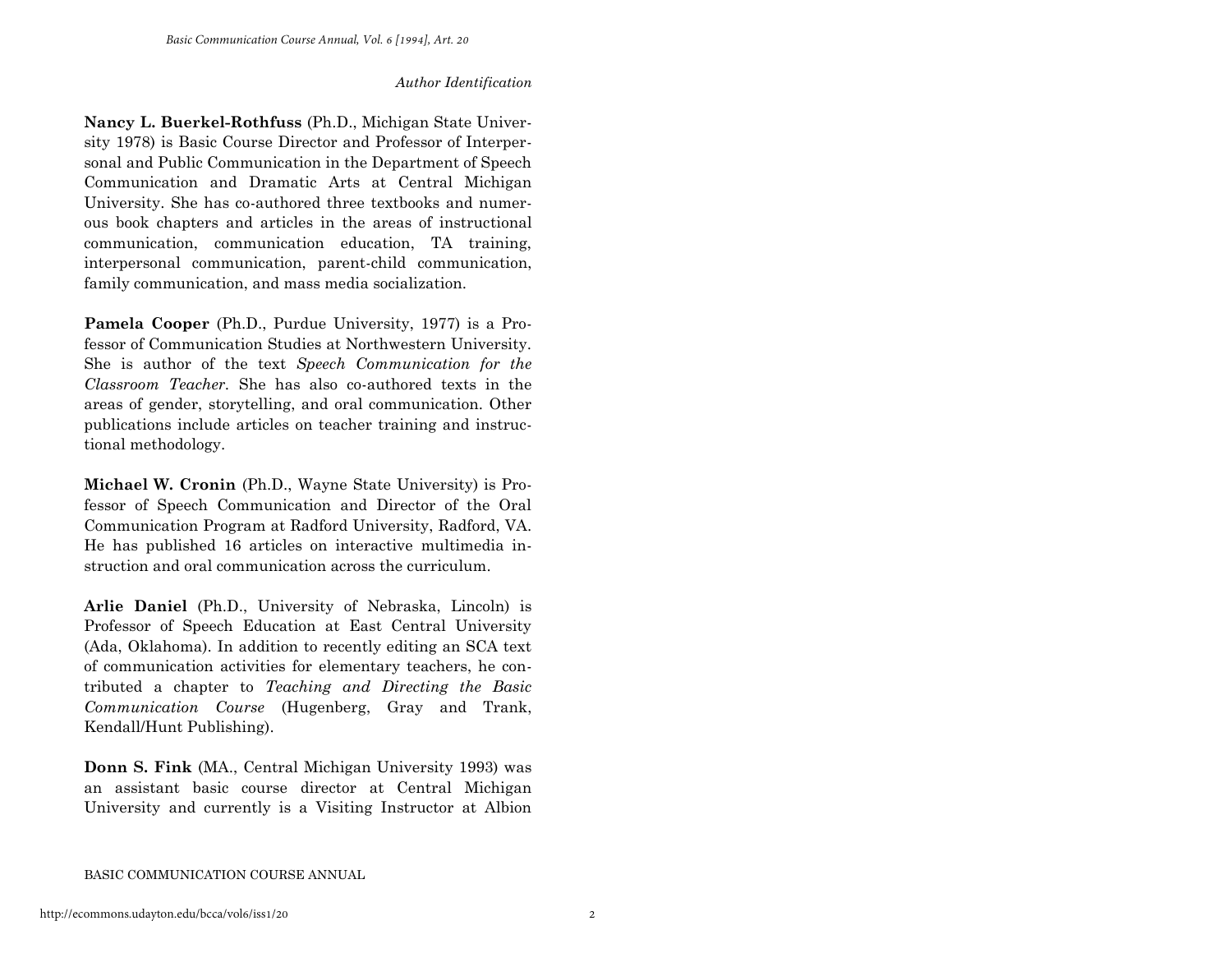College. He has published in the areas of father-child communication, instructional communication, and TA training.

**Pamela L. Gray** (Ph.D., The Pennsylvania State University 1984) is Professor of Speech Communication and Dramatic Arts at Central Michigan University. Her research interests include communication and theatre education, instructional development, graduate teaching assistant (TA) training and development, and issues impacting on the basic course in speech communication. Her publications have appeared in prior volumes of *The Basic Communication Course Annual, Communication Education,* and the *Speech Teacher,* and chapters/articles have been published in several books on TA training and the basic course. She also is the co-author of a basic text in speech communication, *Communication: Competencies and Contexts.* 

**L. Brooks Hill** (Ph.D., University of Illinois) is Professor and Chair, Department of Speech and Drama, Trinity University, San Antonio, Texas. While formerly at the University of Oklahoma, he served for three years as Director of the Basic Course and coordinated preparation of teaching assistants. He also helped to develop their current expanded program for training international teaching assistants. His research and publication focuses on intercultural, international, and public communication with emphasis on Native Americans and military public affairs.

**Karla Kay Jensen** (M.A., University of Kansas) is a doctoral candidate in communication studies at the University of Kansas. She has taught a variety of introductory speech courses and has served as Assistant Basic Course Director. Her major research interests are instructional and intercultural communication.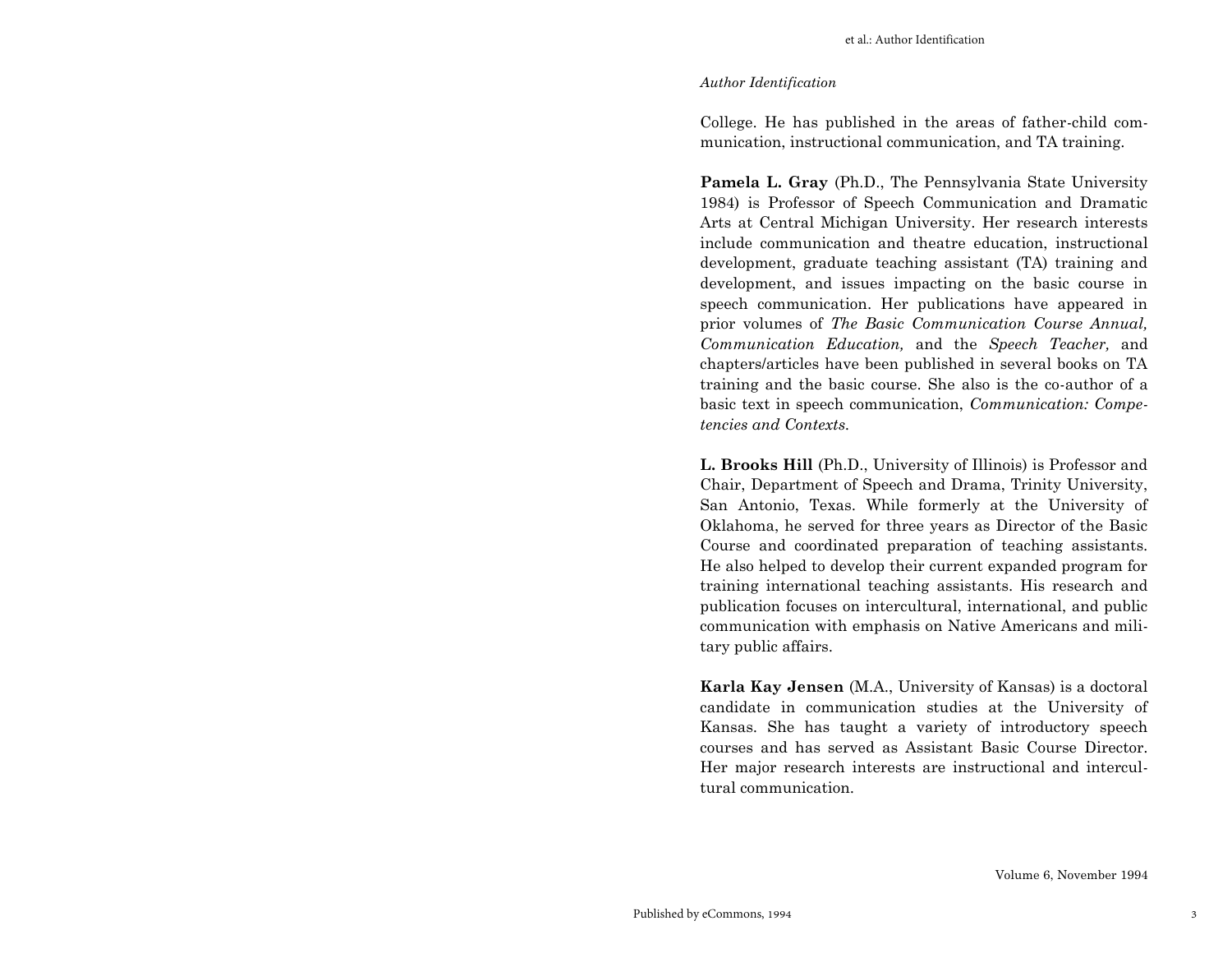**William R. Kennan** (Ph.D., University of Oklahoma) is Associate Professor of Speech Communication at Radford University. His major research interests are organizational communication and persuasive communication.

**Bruce C. McKinney** (Ph.D., The Pennsylvania State University) is an Associate Professor in the Department of Communication Studies at the University of North Carolina at Wilmington. His major research interest is mediation and dispute resolution, and he is the co-author of *Mediator Communication Competencies.* Currentl, he is the President of the Dispute Settlement Center of Cape Fear.

**Pat McQueeney** (M.A., University of Kansas) is a doctoral candidate in English Composition Studies at the University of Kansas. She is Associate Director of the campus writingacross-the curriculum faculty consulting service and has taught numerous introductory writing and literature courses. Her major research interests include academic and professional discourse communities.

**Martin G. Murray** is a Master's student in the Department of Speech Communication and Dramatic Arts at Central Michigan University. His research interests include basic course pedagogy and communication in alcoholic families.

**Kay E. Neal** is an Associate Professor of Speech Communication and Education at the University of Wisconsin-Oshkosh. Her major areas of research are Interpersonal Communication and Issues of Communication and Gender.

**Craig Newburger** (Ph.D., Purdue University) is an associate professor at Christopher Newport University. He currently serves as editor of the *Basic Communication Course Annual*  and on the editorial boards of *Communication Education* and the *Journal of the Association for Communication Adminis-*

BASIC COMMUNICATION COURSE ANNUAL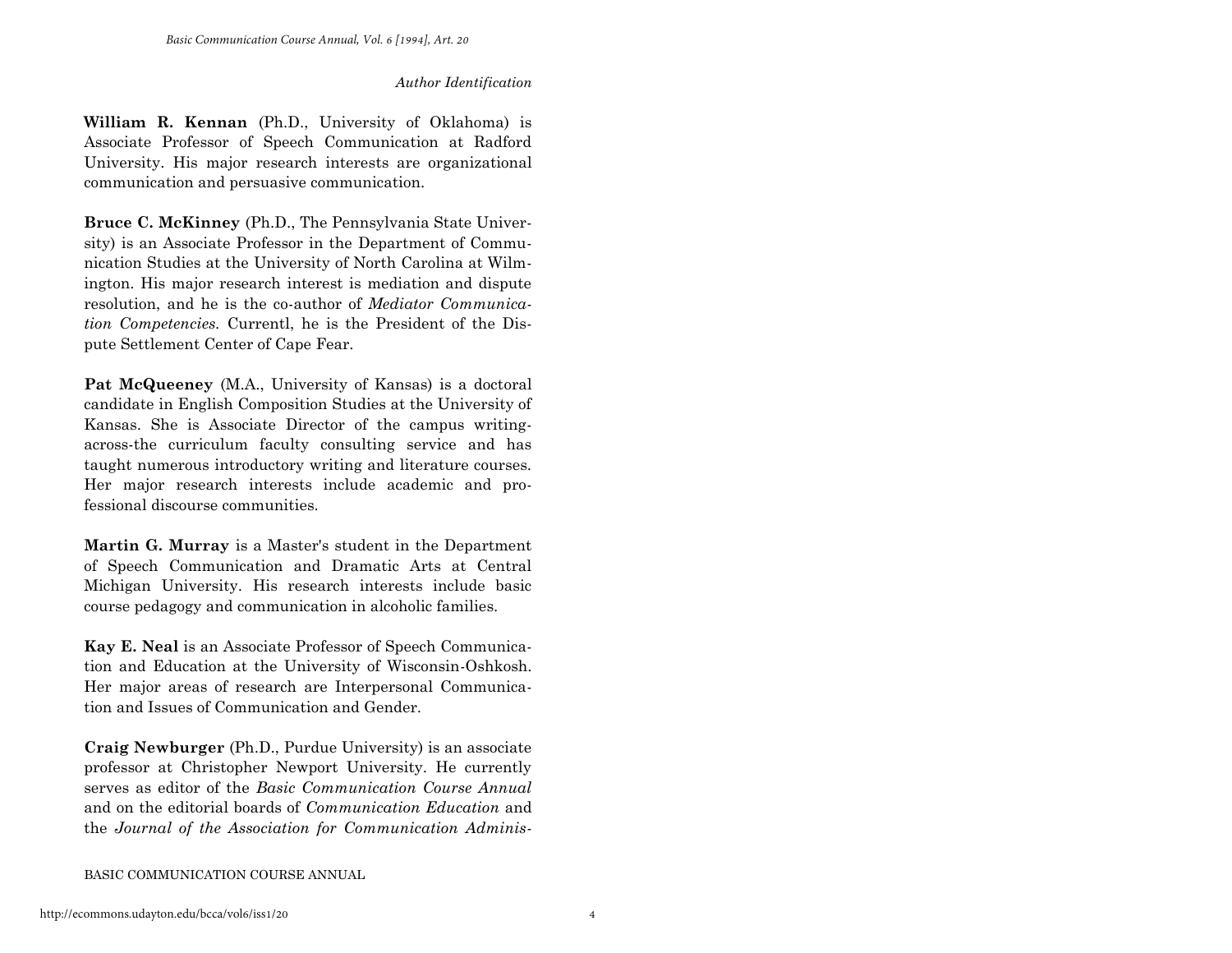*tration [JACA]* (beginning 1995). His work has been published in the *Annual, JACA, Public Relations Review,* and the *Speech Communication Teacher.* He recently contributed a chapter to *Teaching and Directing the Basic Communication Course* (Hugenberg, Gray and Trank, Kendall/Hunt Publishing).

**Gerald M. Phillips** (Ph.D., Western Reserve University), is Professor Emeritus of Speech Communication at the Pennsylvania State University. Currently, he serves as editor of *IPCT-J: An electronic Journal for the Twenty-first Century,* as well as editing the applied communication /trade/ informatics series for Hampton Press of Cresskill, NJ. He authored *Living with Heart Disease.*

**Stephen J. Pullum** (Ph.D., Indiana University) is an Associate Professor in the Department of Communication Studies at the University of North Carolina at Wilmington. His primary research interests lie in the area of religious rhetoric, where he has published numerous articles.

**Sandra L. Ragan** (M.A., University of Texas) is Professor of Communication and Assistant Dean in the College of Arts and Sciences at the University of Oklahoma, Norman, Oklahoma. She served as Director of Undergraduate Studies for several years. Her research and publications focus on language and communication, especially in the interpersonal context. She actively participated in a Ford Foundation Literacy Grant which encouraged her emphasis in the application of literacy techniques for instruction in general communication courses.

**Warren Sandmann** (Ph.D., University of Iowa) is an Assistant Professor in the Department of Communication at the State University of New York at Geneseo. His main research interests are in rhetoric and culture, rhetoric and law, and communication pedagogy.